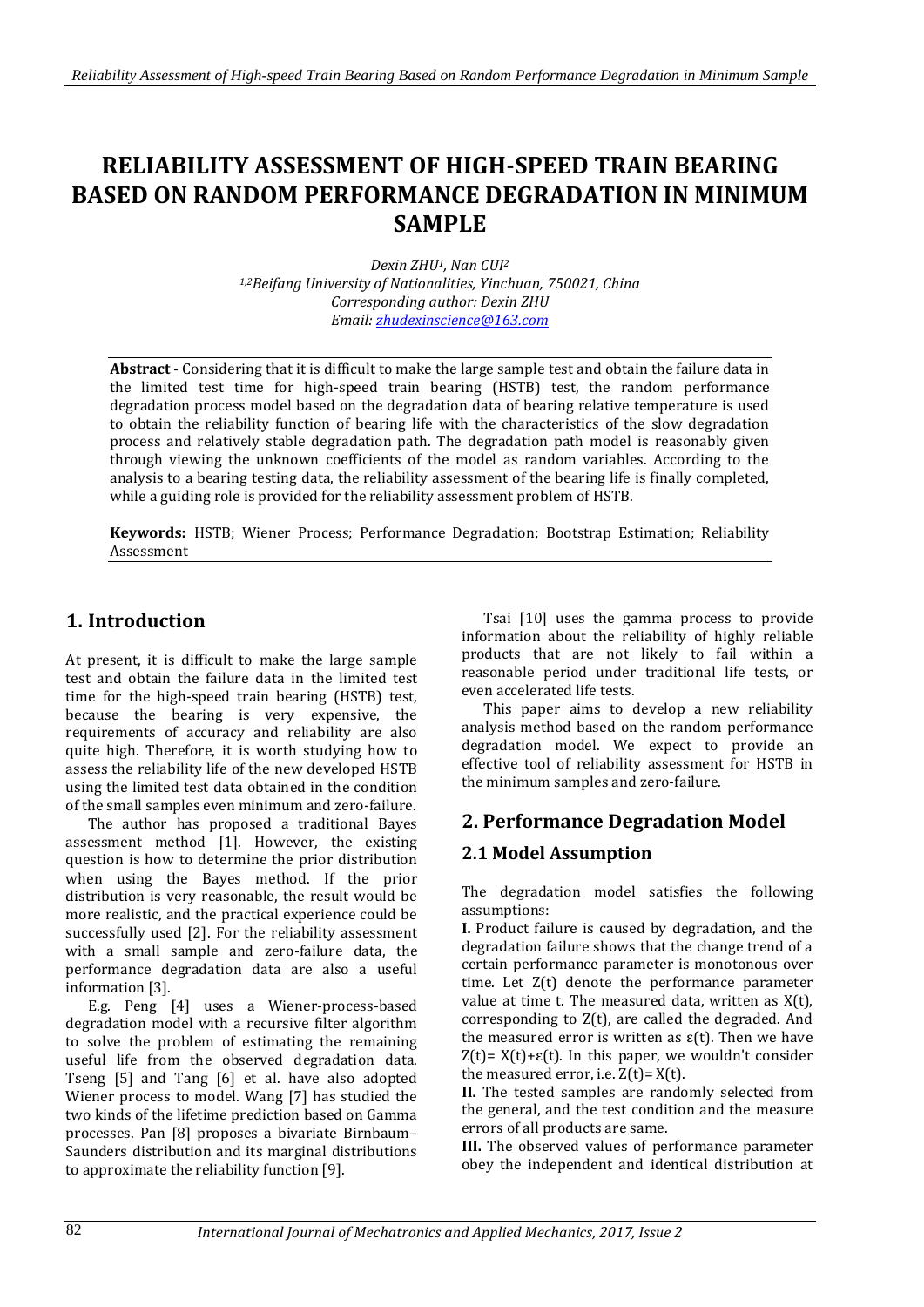any time, whether it is continuum damage or discrete. And the measure is nondestructive.

#### **2.2 Degradation Model**

Supposing there are n samples measured in the performance degradation test. The m times measures of test data are respectively made at time t1, t2, ..., tm. Then the performance degradation data are obtained as follows

X1(t1), X1(t2), ..., X1(tm)

X2(t1), X2(t2), ..., X2(tm)

… … … …

Xn(t1), Xn(t2), ..., Xn(tm).

Where Xi(tj) is the performance degradation value for ith sample at time  $t_{i}$ , i=1, 2, ..., n, j=1, 2, ..., m.

According to the assumption III, we know that X1(ti), X2(ti), ..., Xn(ti) obey the independent and identical distribution.

To estimate the sample reliability, we process for the obtained data. The detailed procedure as follows:

**1)** Collecting the degradation data, making the statistical analysis, removing the anomalous data, and judging which distribution is coincident with the performance degradation value at every moment.

**2)** Solving the average and variance of performance degradation value at all times and finally computing the reliability of the tested bearings.

As shown in Fig.1, it is the tendency chart of the tested bearings about relative temperature, which is relative to the ambient temperature.



*Figure 1: The changed tendency of bearings relative temperature*

From Fig. 1, although we can see three times sudden change of curve, it is caused by the suspension of the testing machine. Because the lubrication pressure is under the lower limit of the set value during the test, the bearings relative temperature rises slowly with time.

In view of the above features about the bearing relative temperature, we use the Wiener process to model, its mathematical model can be expressed as follows:

$$
X(t; v, \delta 2) = b + vt + \delta W(t)
$$
 (1)

Where  $X(t; v, \delta 2)$  is the relative temperature of bearing at time t, b is the initial value of bearing relative temperature;  $v$  and  $\delta$  are the unknown parameters;

W(t) is the standard Wiener process, with  $E[W(t)] = 0$ ,  $E[W(t1)W(t2)] = min(t1, t2)$ .

## **3. Model Parameter Estimation**

After arranging for the collected test data, we get the bearing relative temperature Xi(tj) for the ith test sample at time tj, then we take points from the above bearing relative temperature data as follows: (t0, Xi(t0)), (t1, Xi(t1)), ..., (tk, Xi(tk)), and t0≤t1≤... ≤tk≤tm. Noting that Xi=[Xi(t0), Xi(t1), ..., Xi(tk)]. By Eq. (1), for the ith test sample, we have

$$
\Delta x i j = v i \Delta t j + \delta i \Delta W(t j). \tag{2}
$$

Where  $\Delta x$ ij=Xi(tj) - Xi(tj-1),  $\Delta t$ j=tj - tj-1,  $\Delta W(t)$ j=W(tj) - W(tj-1), i=1, 2, …, n, j=1, 2, …, k.

According to the definition of Wiener process, we can know  $\Delta W(tj) \sim N(0, \Delta t)$ , thus we have

$$
\Delta xij \sim N(vi\Delta tj, \delta i2\Delta tj). \tag{3}
$$

The Wiener process has the property of stationary independent increments, so we can get the joint PDF about Δxi1, Δxi2, ..., Δxik, i.e. the sample likelihood function is: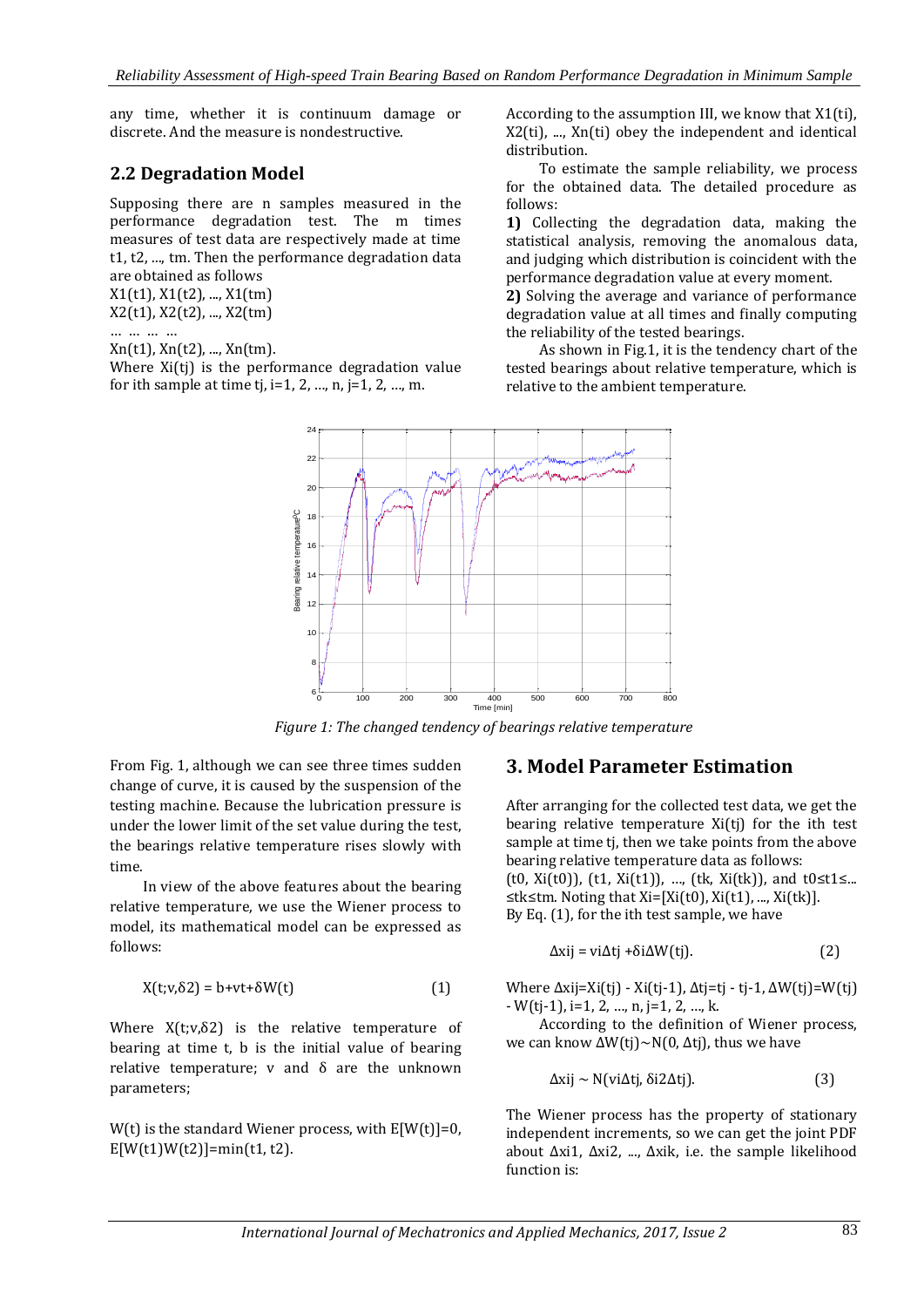L(vi,  $\delta$ i)=f( $\Delta$ xi1,  $\Delta$ xi2, ...,  $\Delta$ xik)= f( $\Delta$ xi1)f( $\Delta$ xi2)...f( $\Delta$ xik). (4)

Substituting (3) in (4), and taking logarithm on both sides of the equal sign in (4), we get

$$
\ln L(v_i, \delta_i) = \ln \prod_{j=1}^{k} f(\Delta t_j) =
$$
  

$$
\sum_{j=1}^{k} (\ln \frac{1}{\sqrt{2\pi \delta_i^2 \Delta t_j}} - \frac{(\Delta x_{ij} - v_i \Delta t_j)^2}{2\delta_i^2 \Delta t_j})
$$
(5)

Then calculating separately the partial derivative to vi and  $δ$ i in  $(5)$ , we get

$$
\frac{\partial \ln L}{\partial v_i} = \sum_{j=1}^{k} \frac{\Delta x_{ij} - v_i \Delta t_j}{\delta_i^2 \Delta t_j} =
$$
(6)  

$$
\frac{\partial \ln L}{\partial \delta_i} = \sum_{j=1}^{k} \left( -\frac{1}{\delta_i} + \frac{(\Delta x_{ij} - v_i \Delta t_j)^2}{\delta_i^3 \Delta t_j} \right) = 0
$$
(7)

Thus, through solving the equations consisting of (6) and (7), we get the maximum likelihood estimate of  $v_i$  and  $\delta_i$  as follows:

$$
\hat{v}_i = \frac{1}{k} \sum_{j=1}^k \frac{\Delta x_{ij}}{\Delta t_j}
$$
\n
$$
\hat{\delta}_i = \left[ \frac{1}{k} \sum_{j=1}^k \frac{(\Delta x_{ij} - \hat{v}_i \Delta t_j)^2}{\Delta t_j} \right]^{\frac{1}{2}}
$$
\n(8)

Assuming the sample size is n, we can get every test sample of drifting coefficient  $D_v = {\hat{v}_1, \hat{v}_2, \cdots, \hat{v}_n}$ and diffusion coefficient  $D_{\delta} = {\hat{\delta}_1, \hat{\delta}_2, \cdots, \hat{\delta}_n}$  and noting the original value of bearing relative temperature is  $D_{\rm b} = \{b_1, b_2, \cdots, b_n\}$  Where  $\hat{v}_i$  and  $\delta$ <sub>i</sub> is respective the estimating value of drifting coefficient and diffusion coefficient of the ith bearing, bi is the original temperature of the ith bearing, i=1, 2, …, n.

#### **4. Example Analysis**

Due to the HSTB test is still in the design stage, it is unable to provide the required test data for verifying the validity of the above method.

Consequently, we use the test data of two bearings, which is similar to the HSTB. By the data, we know that the initial value of bearing relative temperature is respective  $b(1) = -0.2$ <sup>o</sup>C and  $b(2) = -$ 0.9℃. After extracting the data points from the test data every minute and removing the abnormal data, we get the 245 degradation data points shown in Fig. 2. For the HSTB, considering it is hard to get good data in a short time since the reliability requirement is higher. The degradation rate is smaller and the degradation process is also slower, and the design index requirement is expect for a year for the bench test. Therefore, we can extend appropriately the interval time of extracting data points to obtain effective performance degradation data.

Assuming that performance degradation data measured at any moment obey the normal distribution, according to the virtually expanded sample method, we can augment virtually the size of test sample from n=2 to n=10. Thus, we get the initial moment expanded samples as:

 $Db = [-0.76 - 0.72 - 0.71 - 0.70 - 0.40 - 0.39 - 0.38 - 0.34 -$ 0.2 -0.9].



*Figure 2: Processed bearing performance degradation data*

Simultaneously, for the processed test data measured at other moment, the corresponding expanded sample data is shown in Fig. 3.



*degradation data*

After getting the virtually expanded sample, the drifting coefficient v and diffusion coefficient δ can be calculated, thus we get their estimation values are respective: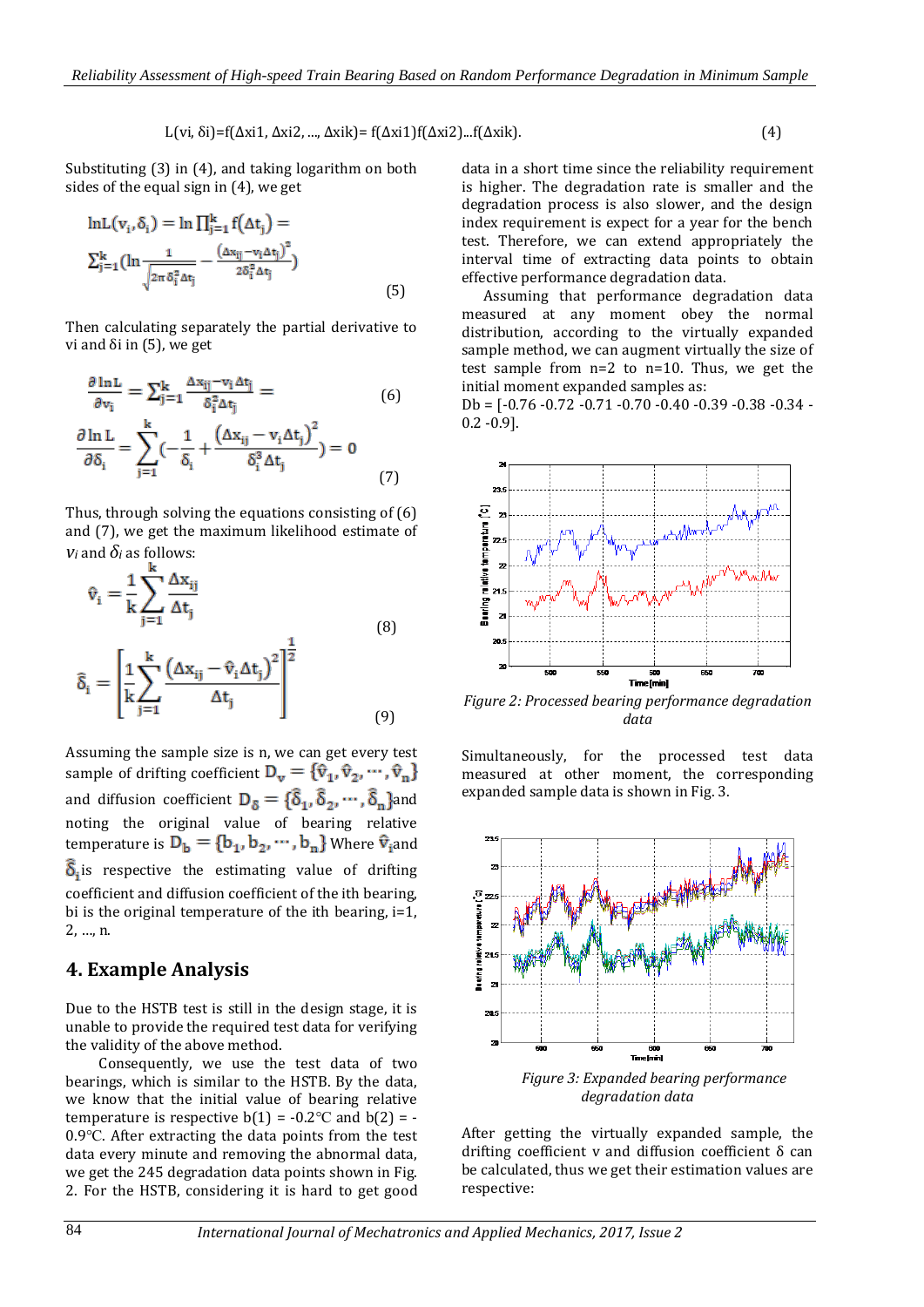Dv = [0.0012 0.0016 0.0017 0.0017 0.0044 0.0044 0.0046 0.0049 0.0020 0.0041],  $D\delta = [0.1393 \ 0.1198 \ 0.1129 \ 0.1120 \ 0.1127 \ 0.1137]$ 0.1206 0.1401 0.0938 0.0953].

Using the Bootstrap estimation method, we get 1000 sets of Bootstrap sample, through calculation we have:

 $\mu$ b=-0.553,  $\delta$ 2 b=0.097;  $\mu$ v=-0.003,  $\delta$ 2 v=2.27×10-6.

Then averaging for the diffusion coefficients of bearings expanded, we get:

$$
\delta = (\hat{\delta}(1) + \hat{\delta}(1) + \dots + \hat{\delta}(10))/10 = 0.116.
$$

As the requirement of bearing design index, the bearing is regarded as failure when the bearing temperature is 40 degrees more than the ambient temperature. That is the failure threshold of bearing relative temperature is 40 degrees. So substituting the estimate of above parameters and the failure threshold in Eq. (5) and (6), we get the distribution function and PDF and reliability function of bearing life shown in Fig.4 - Fig. 6.



*Figure 4: Distribution function of bearing life* 





*Figure 6: Reliability function of bearing life*

In Fig. 6, we can clearly observe that the reliability of test bearings is very high, almost 100%, within 4000 h. At the same time, after the bearing works for 6000 h, with the continual wear and tear of bearing operation, the trend of reliability decline is gradually increase. Combined with the Figs. 4-6, we calculate to get that the time of bearing working is 4825h when its reliability is 99%. This result meets basically the request of the tested bearings, which are installed in the train which its highest speed is 200 kilometers per hour. But considering that the observation data is only recorded for 12h, and it is not enough to evaluate the high reliability products, so that there is a little gap between the above gained result and the information provided by the manufacturer. Therefore, in order to better evaluate the bearing reliability life, we still need long test time to make the necessary correction for the result of reliability evaluation.

## **5. Conclusion**

Since it is difficult to get the failure data for HSTB test, the performance degradation can be regarded as an important source of information for reliability evaluation. Compared with the traditional method based on the data of life failure, the performance degradation data can be real-time measured in the period of the bearing operation, and the reliability evaluation result can be further modified with the running of test, so it is helpful to get more sufficient reliability information in the case of not adding additional test.

Meanwhile, for the products of batch production, the differences of product performance may be caused by the differences in processing technology, manufacturing error and assembling technology.

Therefore, in order to forecast the different products life and know the overall characteristic, we take the unknown coefficients in the model as random variables, so that it can well consider the